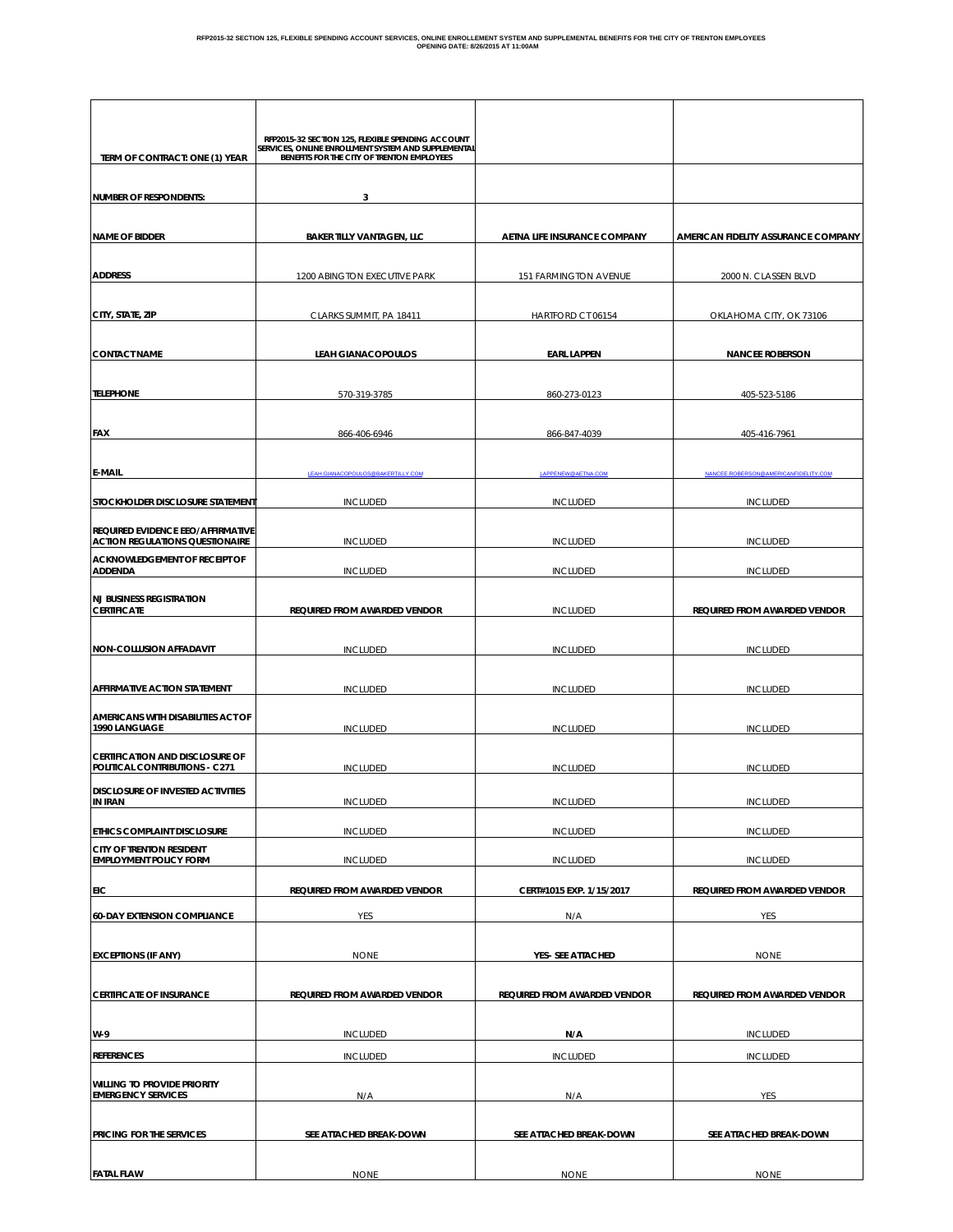|                                                                             | RFP2015-32 SECTION 125, FLEXIBLE SPENDING ACCOUNT<br>SERVICES, ONLINE ENROLLMENT SYSTEM AND SUPPLEMENTA |                              |                                      |
|-----------------------------------------------------------------------------|---------------------------------------------------------------------------------------------------------|------------------------------|--------------------------------------|
| TERM OF CONTRACT: ONE (1) YEAR                                              | BENEFITS FOR THE CITY OF TRENTON EMPLOYEES                                                              |                              |                                      |
| NUMBER OF RESPONDENTS:                                                      | 3                                                                                                       |                              |                                      |
| NAME OF BIDDER                                                              | BAKER TILLY VANTAGEN, LLC                                                                               | AETNA LIFE INSURANCE COMPANY | AMERICAN FIDELITY ASSURANCE COMPANY  |
|                                                                             |                                                                                                         |                              |                                      |
| <b>ADDRESS</b>                                                              | 1200 ABINGTON EXECUTIVE PARK                                                                            | 151 FARMINGTON AVENUE        | 2000 N. CLASSEN BLVD                 |
| CITY, STATE, ZIP                                                            | CLARKS SUMMIT, PA 18411                                                                                 | HARTFORD CT 06154            | OKLAHOMA CITY, OK 73106              |
|                                                                             |                                                                                                         |                              |                                      |
| <b>CONTACT NAME</b>                                                         | LEAH GIANACOPOULOS                                                                                      | <b>EARL LAPPEN</b>           | NANCEE ROBERSON                      |
| <b>TELEPHONE</b>                                                            | 570-319-3785                                                                                            | 860-273-0123                 | 405-523-5186                         |
| <b>FAX</b>                                                                  | 866-406-6946                                                                                            | 866-847-4039                 | 405-416-7961                         |
|                                                                             |                                                                                                         |                              |                                      |
| E-MAIL                                                                      | LEAH.GIANACOPOULOS@BAKERTILLY.COM                                                                       | LAPPENEW@AETNA.COM           | NANCEE.ROBERSON@AMERICANFIDELITY.COM |
| STOCKHOLDER DISCLOSURE STATEMENT                                            | <b>INCLUDED</b>                                                                                         | <b>INCLUDED</b>              | <b>INCLUDED</b>                      |
| REQUIRED EVIDENCE EEO/AFFIRMATIVE<br><b>ACTION REGULATIONS QUESTIONAIRE</b> | <b>INCLUDED</b>                                                                                         | <b>INCLUDED</b>              | <b>INCLUDED</b>                      |
| ACKNOWLEDGEMENT OF RECEIPT OF<br><b>ADDENDA</b>                             | <b>INCLUDED</b>                                                                                         | <b>INCLUDED</b>              | <b>INCLUDED</b>                      |
| <b>NJ BUSINESS REGISTRATION</b>                                             |                                                                                                         |                              |                                      |
| <b>CERTIFICATE</b>                                                          | REQUIRED FROM AWARDED VENDOR                                                                            | <b>INCLUDED</b>              | REQUIRED FROM AWARDED VENDOR         |
| NON-COLLUSION AFFADAVIT                                                     | <b>INCLUDED</b>                                                                                         | <b>INCLUDED</b>              | <b>INCLUDED</b>                      |
|                                                                             |                                                                                                         |                              |                                      |
| AFFIRMATIVE ACTION STATEMENT                                                | <b>INCLUDED</b>                                                                                         | <b>INCLUDED</b>              | <b>INCLUDED</b>                      |
| AMERICANS WITH DISABILITIES ACT OF<br>1990 LANGUAGE                         | <b>INCLUDED</b>                                                                                         | <b>INCLUDED</b>              | <b>INCLUDED</b>                      |
| CERTIFICATION AND DISCLOSURE OF<br>POLITICAL CONTRIBUTIONS - C271           | <b>INCLUDED</b>                                                                                         | <b>INCLUDED</b>              | <b>INCLUDED</b>                      |
| DISCLOSURE OF INVESTED ACTIVITIES                                           |                                                                                                         |                              |                                      |
| <b>IN IRAN</b>                                                              | <b>INCLUDED</b>                                                                                         | <b>INCLUDED</b>              | <b>INCLUDED</b>                      |
| ETHICS COMPLAINT DISCLOSURE                                                 | <b>INCLUDED</b>                                                                                         | <b>INCLUDED</b>              | <b>INCLUDED</b>                      |
| CITY OF TRENTON RESIDENT<br>EMPLOYMENT POLICY FORM                          | <b>INCLUDED</b>                                                                                         | <b>INCLUDED</b>              | <b>INCLUDED</b>                      |
| <b>EIC</b>                                                                  | REQUIRED FROM AWARDED VENDOR                                                                            | CERT#1015 EXP. 1/15/2017     | REQUIRED FROM AWARDED VENDOR         |
| 60-DAY EXTENSION COMPLIANCE                                                 | <b>YES</b>                                                                                              | N/A                          | <b>YES</b>                           |
| <b>EXCEPTIONS (IF ANY)</b>                                                  | <b>NONE</b>                                                                                             | YES- SEE ATTACHED            | <b>NONE</b>                          |
|                                                                             |                                                                                                         |                              |                                      |
| CERTIFICATE OF INSURANCE                                                    | REQUIRED FROM AWARDED VENDOR                                                                            | REQUIRED FROM AWARDED VENDOR | REQUIRED FROM AWARDED VENDOR         |
| W-9                                                                         | <b>INCLUDED</b>                                                                                         | N/A                          | <b>INCLUDED</b>                      |
| <b>REFERENCES</b>                                                           | <b>INCLUDED</b>                                                                                         | <b>INCLUDED</b>              | <b>INCLUDED</b>                      |
| <b>WILLING TO PROVIDE PRIORITY</b>                                          |                                                                                                         |                              |                                      |
| <b>EMERGENCY SERVICES</b>                                                   | N/A                                                                                                     | N/A                          | <b>YES</b>                           |
| PRICING FOR THE SERVICES                                                    | SEE ATTACHED BREAK-DOWN                                                                                 | SEE ATTACHED BREAK-DOWN      | SEE ATTACHED BREAK-DOWN              |
|                                                                             |                                                                                                         |                              |                                      |
| <b>FATAL FLAW</b>                                                           | <b>NONE</b>                                                                                             | <b>NONE</b>                  | <b>NONE</b>                          |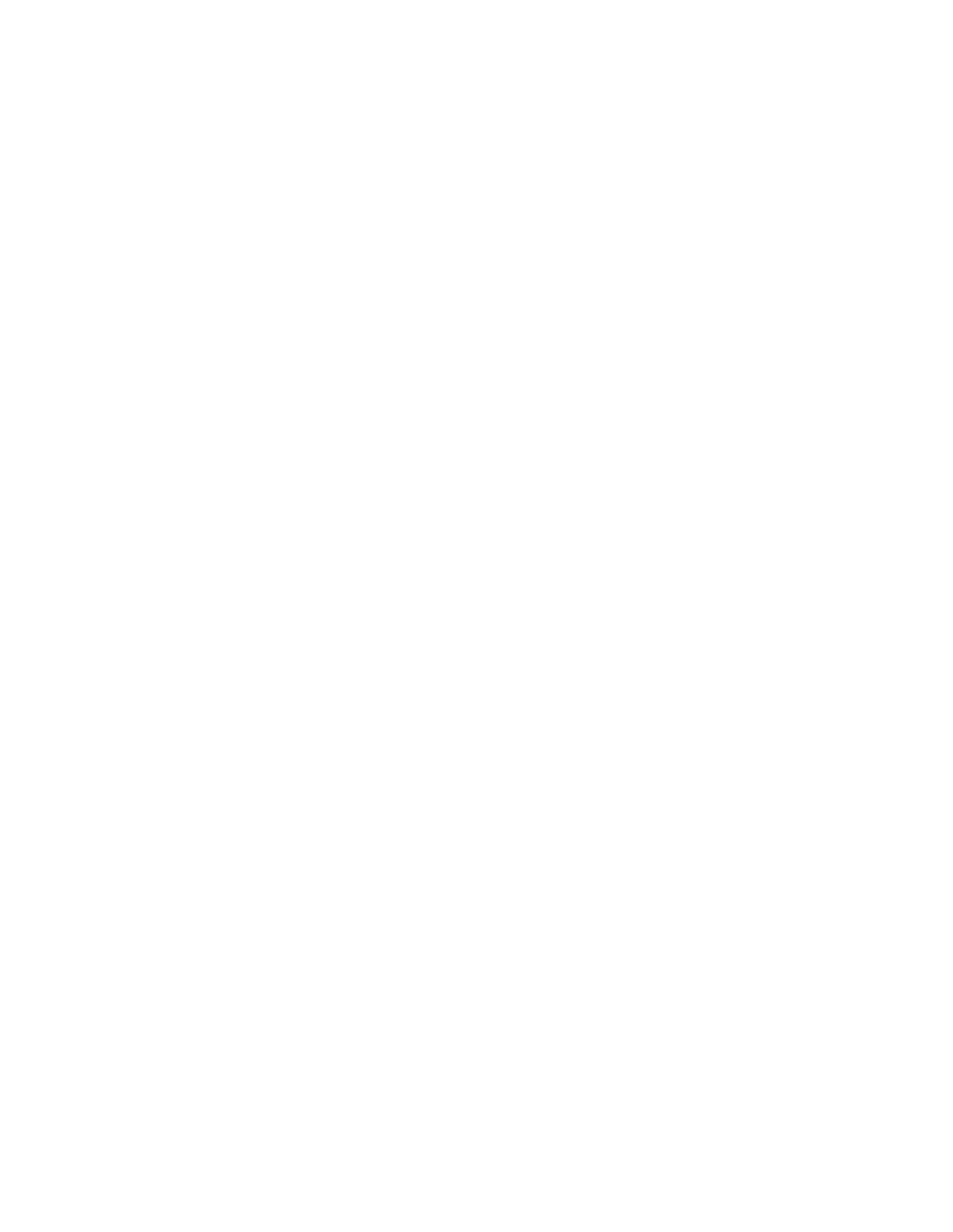## **City of Trenton**

## **FSA Pricing proposal**

| <b>Implementation and Annual Fees</b>                                                                                                    |                                                                                                                                                                                                                            |  |
|------------------------------------------------------------------------------------------------------------------------------------------|----------------------------------------------------------------------------------------------------------------------------------------------------------------------------------------------------------------------------|--|
| Implementation Fee                                                                                                                       | \$750.00                                                                                                                                                                                                                   |  |
| *Annual Fee                                                                                                                              | \$500.00                                                                                                                                                                                                                   |  |
| **Monthly Administration Fees Per Member                                                                                                 | \$5.05 pppm (Debit Card included)                                                                                                                                                                                          |  |
| <b>Minimum Monthly Billing</b>                                                                                                           | \$150.00 per month                                                                                                                                                                                                         |  |
|                                                                                                                                          |                                                                                                                                                                                                                            |  |
| for transparency.                                                                                                                        | Optional Service Fees - NOTE: Only applicable if the service is requested by the Customer and performed by<br>PayFlex. Optional Service Fee pricing is fixed during the initial Term of the Agreement and are listed below |  |
| <b>Onsite Enrollment Meeting Support</b><br>(Less than 500 eligible lives or more than one<br>meeting for groups with 500 plus eligible) | Included                                                                                                                                                                                                                   |  |
| <b>Customized Reporting</b>                                                                                                              | \$150.00 per hour                                                                                                                                                                                                          |  |
| Single Sign On (SSO) to generic PayFlex member<br>website (Assumes PayFlex standard for<br>web service call)<br>Lead-time: 60 days       | No charge                                                                                                                                                                                                                  |  |
| <b>Customized Member Flyers</b>                                                                                                          | \$1,000.00 per flyer                                                                                                                                                                                                       |  |
| (Revisions to generic member flyers)                                                                                                     | Including 2 rounds of edits                                                                                                                                                                                                |  |
| Lead-time: 5 weeks                                                                                                                       |                                                                                                                                                                                                                            |  |
| <b>Customized Member Letters</b>                                                                                                         | \$1,500.00 per letter                                                                                                                                                                                                      |  |
| Lead-time: 5 weeks                                                                                                                       | Including 2 rounds of edits                                                                                                                                                                                                |  |
| *System-generated                                                                                                                        | plus mailing costs (If applicable)                                                                                                                                                                                         |  |
| • FSA Welcome Letter                                                                                                                     |                                                                                                                                                                                                                            |  |
| <b>Customized Card Carrier</b>                                                                                                           | \$3,000 flat fee                                                                                                                                                                                                           |  |
| Lead-time: 5 weeks                                                                                                                       | Including 2 rounds of edits                                                                                                                                                                                                |  |
| Cut-off for 1/1/ business is 10/15                                                                                                       | Rush requests and/or requests after 10/15 for 1/1/<br>fulfillment is an additional \$150.00 per hour<br>(A minimum of 3 hours will be charged)                                                                             |  |
| Co-branded Debit Card                                                                                                                    | \$750.00 flat fee                                                                                                                                                                                                          |  |
| Lead-time: 5 weeks                                                                                                                       | Rush requests and/or requests after 10/15 for 1/1                                                                                                                                                                          |  |
| Cut-off for 1/1/ business is 10/15                                                                                                       | fulfillment is an additional \$150.00 per hour<br>(A minimum of 3 hours will be charged)                                                                                                                                   |  |
| <b>Election Confirmation</b>                                                                                                             | \$0.12 Per Month Per Participant                                                                                                                                                                                           |  |
| (Reimbursement products)                                                                                                                 |                                                                                                                                                                                                                            |  |
| Lead-time: Done at the time of                                                                                                           |                                                                                                                                                                                                                            |  |
| implementation/renewal                                                                                                                   |                                                                                                                                                                                                                            |  |
| *** Account Statements                                                                                                                   | \$1.50 Per Participant Per Month                                                                                                                                                                                           |  |
| Lead-time: Done at the time of implementation /<br>renewal                                                                               | for monthly statements - (Reimbursement)<br>\$0.50 Per Month Per Participant                                                                                                                                               |  |
|                                                                                                                                          | for <i>guarterly</i> statements - (Reimbursement)                                                                                                                                                                          |  |
| Customized KnowledgeVision Presentation<br>Lead-time: 6 weeks                                                                            | Based on Statement of Work (SOW)<br>(Typically 20 slides, 5 minutes of content,<br>3 rounds of script reviews)                                                                                                             |  |

www.aetna.com

 $\tilde{\mathbf{x}}$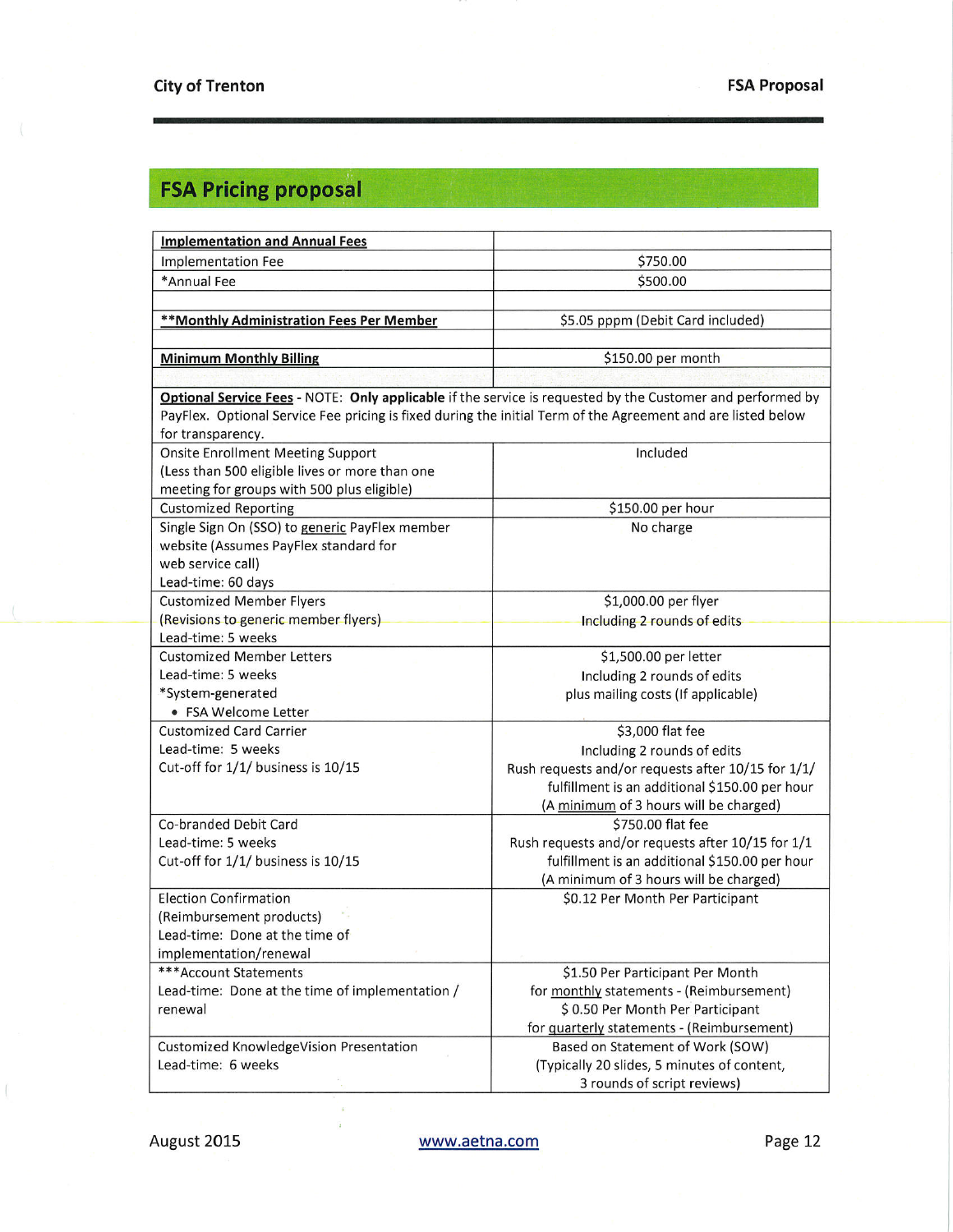| Development of Customized Communications                                                                                                                                                                                                                                                                                 | Based on Statement of Work (SOW)                     |  |  |  |
|--------------------------------------------------------------------------------------------------------------------------------------------------------------------------------------------------------------------------------------------------------------------------------------------------------------------------|------------------------------------------------------|--|--|--|
| (Postcards, brochures, flyers, email campaigns)                                                                                                                                                                                                                                                                          | plus mailing costs (If applicable)                   |  |  |  |
| Lead-time: Varies based on type of communication                                                                                                                                                                                                                                                                         |                                                      |  |  |  |
| Takeover Administration (Previous Plan Year)                                                                                                                                                                                                                                                                             | \$2,000.00                                           |  |  |  |
| Rejected/NSF Customer Funding ACH transactions                                                                                                                                                                                                                                                                           | \$50.00 per occurrence of any                        |  |  |  |
|                                                                                                                                                                                                                                                                                                                          | Customer funding ACH pull that is rejected           |  |  |  |
| <b>Failure to Fund Released Claims</b>                                                                                                                                                                                                                                                                                   | An interest charge assessed for each day in which an |  |  |  |
|                                                                                                                                                                                                                                                                                                                          | outstanding balance is not funded, calculated at a   |  |  |  |
|                                                                                                                                                                                                                                                                                                                          | rate not to exceed regulatory rates and based on the |  |  |  |
|                                                                                                                                                                                                                                                                                                                          | average daily balance outstanding across all non-    |  |  |  |
|                                                                                                                                                                                                                                                                                                                          | funded days.                                         |  |  |  |
| Debit Card Substantiation File                                                                                                                                                                                                                                                                                           | \$1,000.00 per carrier                               |  |  |  |
| *Annual Fee includes upon written request:<br>Standard Enrollment Materials, limited to the number of eligible employees<br>۰<br>Electronic sample of a Plan Document and Summary Plan Description<br>Form 5500 information only provided (if applicable)<br>Census Template to cover the following discrimination tests |                                                      |  |  |  |
| Discrimination Tests shall include: 1) 25% Key Concentration Test, 2) Dependent Care Assistance 5% Owners Concentration Test and                                                                                                                                                                                         |                                                      |  |  |  |
| 3) Dependent Care Assistance 55% Average Benefits Test for Highly Compensated Employees.                                                                                                                                                                                                                                 |                                                      |  |  |  |
| **Members are defined as:<br>An employee in an active status.<br>ш<br>A terminated employee with a balance greater than \$10.00. Billing for terminated employees continues for three billing cycles after<br>termination, or until the member's balance drops below \$10.00.                                            |                                                      |  |  |  |

\*\*\* Available FREE online

" Fee shall remain unchanged during the initial twelve (12) months of the term of the Agreement; thereafter fees are subject to change every twelve (12) months and shall not exceed a three (3) percent net increase per year for the Initial Term of the agreement.